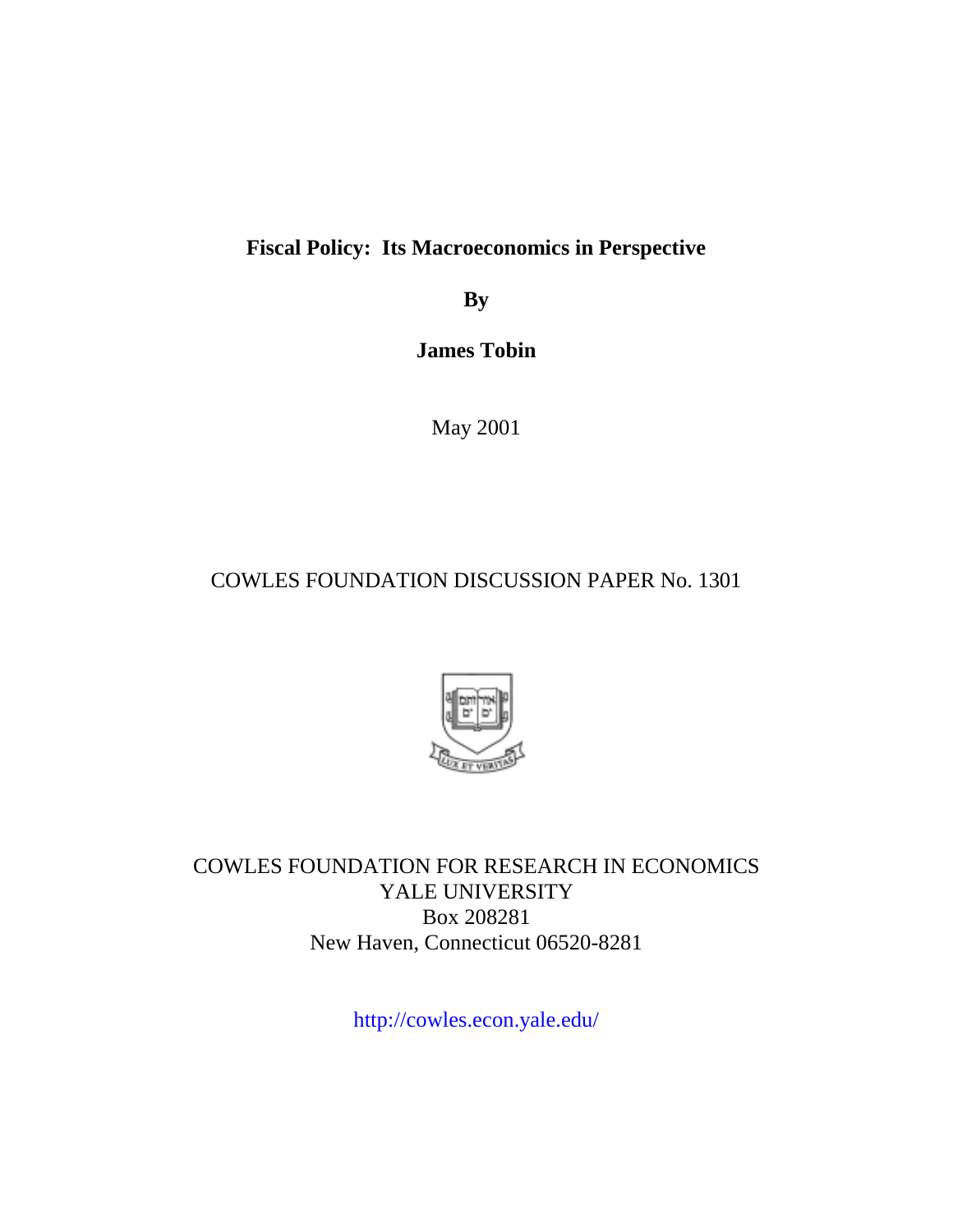## **Fiscal Policy: Its Macroeconomics in Perspective**

James Tobin

March 27, 2001

#### **Abstract**

President George W. Bush is preparing a drastic permanent reduction in federal income and estate taxes. He cites as precedents tax cuts by Kennedy–Johnson 1962–64 and Reagan 1981. In those cases, however, the economy was operating well below full employment and needed a "demand-side" stimulus (even though Reagan advertised his tax reduction as "supply-side"). In 2001, however, the economy is very close to full employment, and if it needs a stimulus at all, it is a quick modest temporary one instead of the large permanent one proposed. And why can't monetary policy do the job of stabilization, as it did successfully in the 1990s? A policy mix that assigns short run demand stabilization to the central bank is for several reasons preferable to a tight-money-easy-fiscal mix. In the case of Reagan and Bush the younger, federal tax cuts are advocated on philosophical and ideological grounds, diminution of the size and scope of government. But formulation of the issue as government versus people is a misunderstanding of democracy and of the reciprocities between public and private sectors.

*Keywords:* Fiscal policy, tax reduction, monetary policy, interest rates, policy mix

*JEL Classification:* E6

In making a major cut in federal income taxes the centerpiece of his program, George W. Bush has followed two influential precedents, one of Democratic Presidents Kennedy and Johnson in 1962–64 and the other of course that of Republican President Reagan in 1981. Candidate Bob Dole obeyed Republican tradition by proposing in his 1996 campaign a 15% cross-the-board cut in income tax rates. Instead the reelection of Bill Clinton continued the regime of fiscal discipline and monetary wisdom begun by Treasury Secretary Rubin and Federal Reserve Chairman Greenspan in 1993. The economy and the federal budget were doing so well in election year 2000 that it seemed unlikely that young Mr. Bush could be elected, much less succeed in reviving Reaganomic fiscal policies. Yet now in 2001 it seems quite probable that a substantial permanent cut in income taxes will be enacted, along with an emergency package to encourage spending soon this year.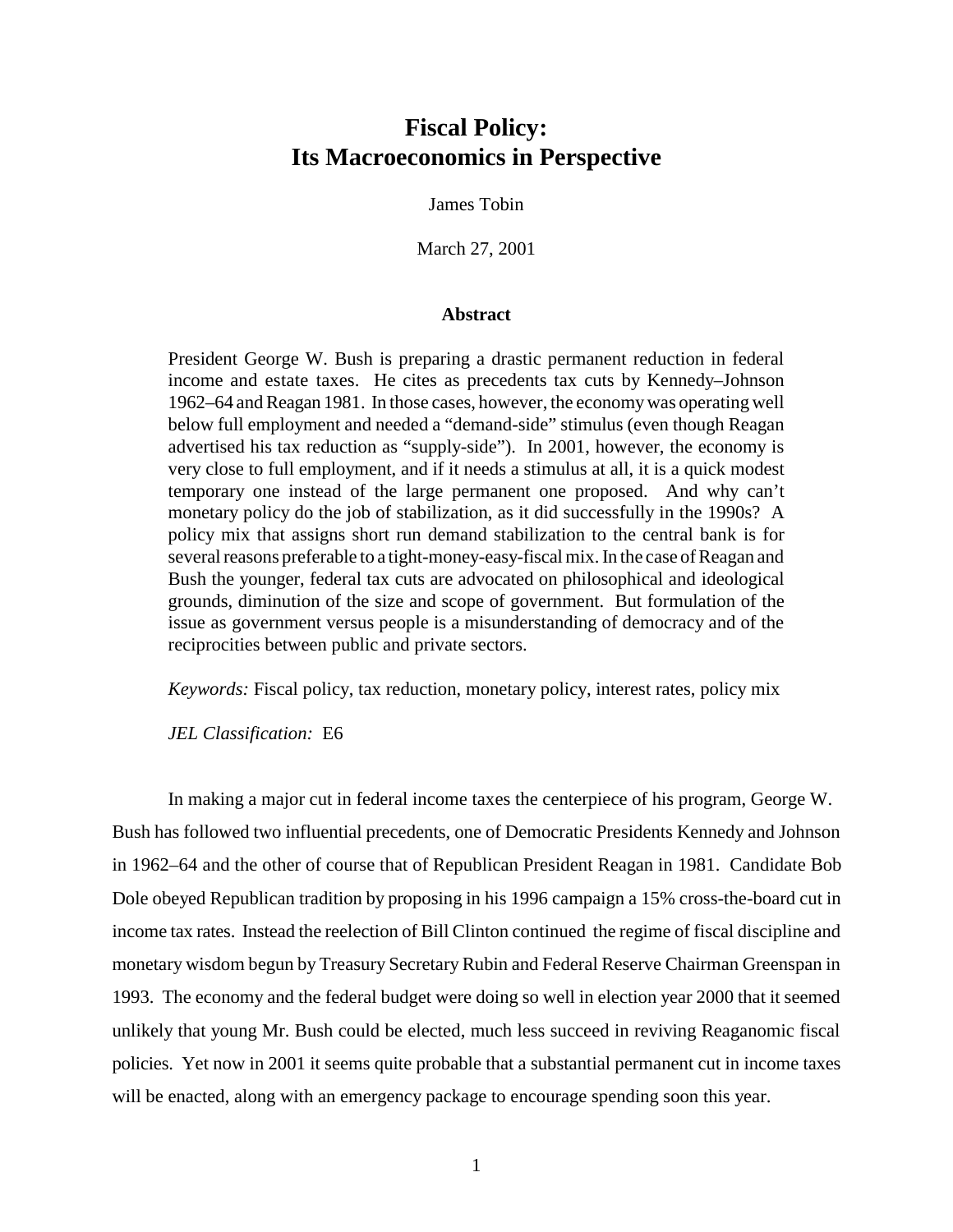The story of macroeconomic and fiscal developments over the last forty years is an amalgam of economic theory, politics, and ideology. I admit to being both a Keynesian and a neoclassical economist and both a liberal and a conservative in public policy. I was an adviser to President Kennedy, and an informal consultant to other Democratic candidates. Win or lose, my advice was very often not taken.

#### **JFK's Tax Cuts and Their Unhappy Sequel**

In 1962–64, when JFK first considered and then recommended cutting taxes, the economy was hesitantly recovering from the 1959–60 recession. Kennedy's first measures were incentives for business plant and equipment investments, accelerated depreciation allowances and tax credits. The major tax legislation, in 1964, was intended to keep the recovery from petering out prematurely. Unemployment had fallen from 7% at JFK's inauguration in 1961 to the 5–6% range, but the Administration's target was 4%. It was reached in 1965. The stimulus of the tax cut was unexpectedly augmented by spending for Vietnam. The combined spending was excessive, reducing unemployment a point below the 4% target and unleashing unwelcome inflation in 1966–68. President Johnson belatedly and reluctantly was persuaded to prevail on the Congress to raise taxes temporarily in 1968. It was too late, and the Nixon Administration inherited a difficult economy. Moral: unforeseen events may make you regret a permanent loss of federal revenue, and it is awfully difficult ever to raise taxes. This is even truer now that any tax increase is a deadly sin in the litany of the G.O.P.

#### **Reagan's 1981 Cut: Supply-side Reform Was Demand Stimulus Instead**

Ronald Reagan's tax cut took effect at the depths of the worst recession since World War II. Unemployment had hit double digits. This was the cost of the crusade of the Federal Reserve under Chairman Paul Volcker against an inflation that itself had in 1979–80 hit double digits. The tax cut was a big stimulus to consumer and business spending, reinforced by Reagan's buildup of the U.S. military.

The period 1981–88 was one of recovery from the recession, bringing unemployment back down to 6%. The high year-to-year rates of increase of economic activity and real Gross Domestic Product (GDP) during such business-cycle upswings reflect the re-employment of idle resources, both workers and industrial capacity. This additional output growth is the essence of prosperity. But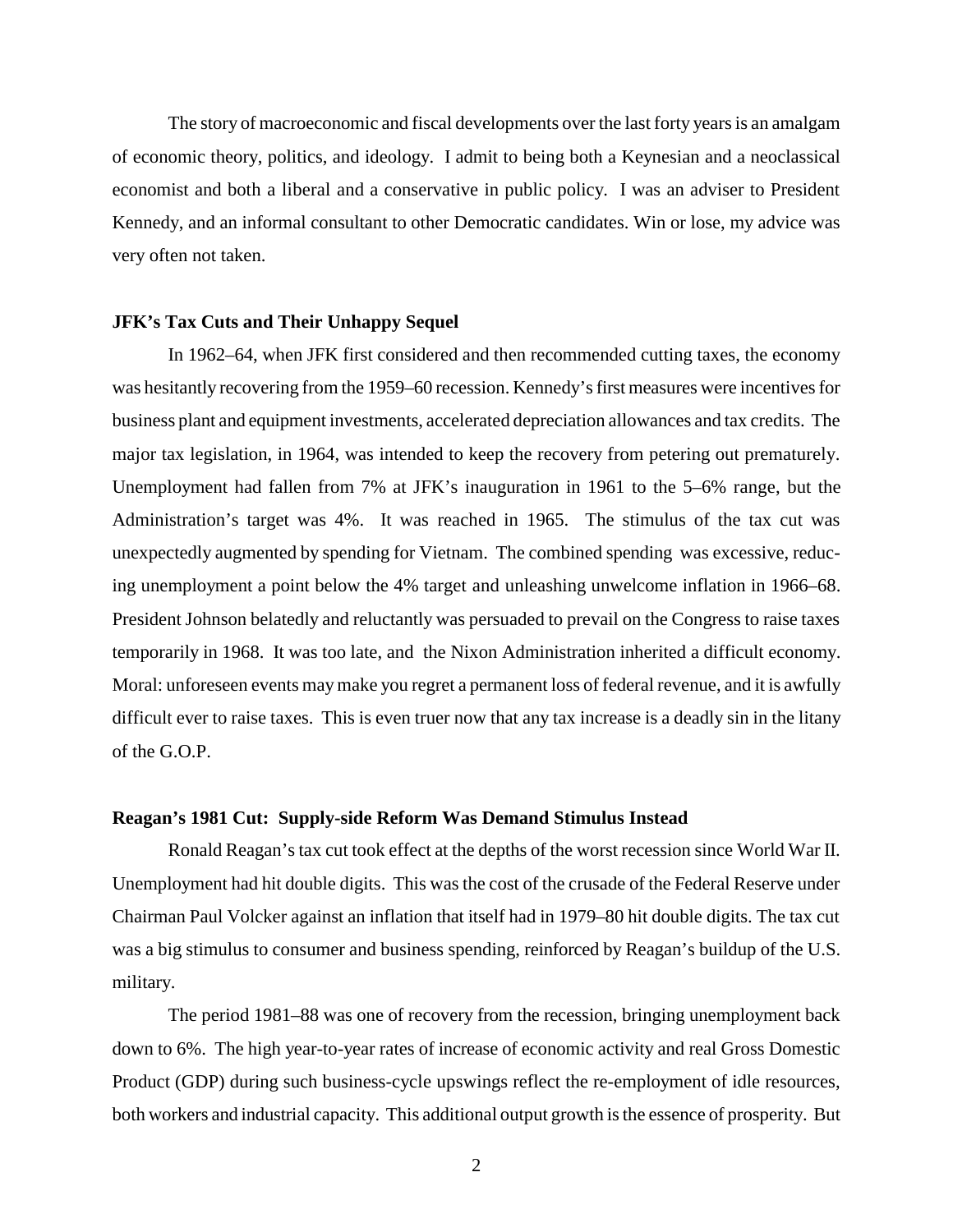this pace cannot be sustained. Once the economy returns to full employment, the economy can grow only at its long-run sustainable rates of increase in the supplies of economic resources and, especially, in their productivity.

The architects of Reaganomics styled themselves Supply-Siders. They scorned the Demand-Side theories and policies they attributed to John Maynard Keynes and to his "liberal" followers, whom they held responsible for the stagflation of the 1970s. In their view the Federal Reserve could and should control inflation by stabilizing the supply of money, as preached in the Monetarism of Milton Friedman. Keynesians were, they argued, dangerously wrong to think that Demand-side stimuli to spending could lift employment, GDP, and economic welfare. Instead what the country needs are policies to enhance Supply, in particular by lower taxes, providing incentives to work, save, innovate, take risks. That was the spirit and the purpose of Reagan fiscal policy.

In practice Reaganomics turned out to be the biggest and most successful Demand-side fiscal gambit in peacetime U.S. history. What it was not was what it was intended to be, a Supply-side transformation of the economy. There was zero evidence that the American economy's capacity to produce goods and services *at full employment* was any greater at the end of the 'eighties than would have been prophesied a decade earlier without Reagan fiscal policy. The trend of productivity growth was the same as before.

These Supply-side failures may seem surprising, since income tax cuts were meant to embody incentives for more productive and innovative behavior. Unfortunately these cuts in tax rates also bring windfalls for behavior that already took place. For example, offering concessions for capital gains on future acquisitions of assets might be socially useful, while reducing taxes on gains realized on holdings bought years ago clearly is not. The test is whether the taxpayer must in order to benefit change his behavior in the desired supply-side direction. If yes, the touted incentives work. If no, the individual taxpayers' gains have to be defended otherwise, as deserved and just. Undergraduate microeconomics students know the difference between the "income effects" and "substitution effects" of variations in prices or taxes. The substitution effects are responses to incentives, but they are often outweighed by income effects in the perverse direction. Income effects may sometimes be what the doctor ordered, more consumer spending. But those effects can overwhelm Supply-side objectives. A cut in marginal income tax rates may elicit more work from some taxpayers, but workers whose taxes are reduced anyway may take some of their gains in leisure. The same objections apply to tax credits intended to induce desirable behavior, for example saving or paying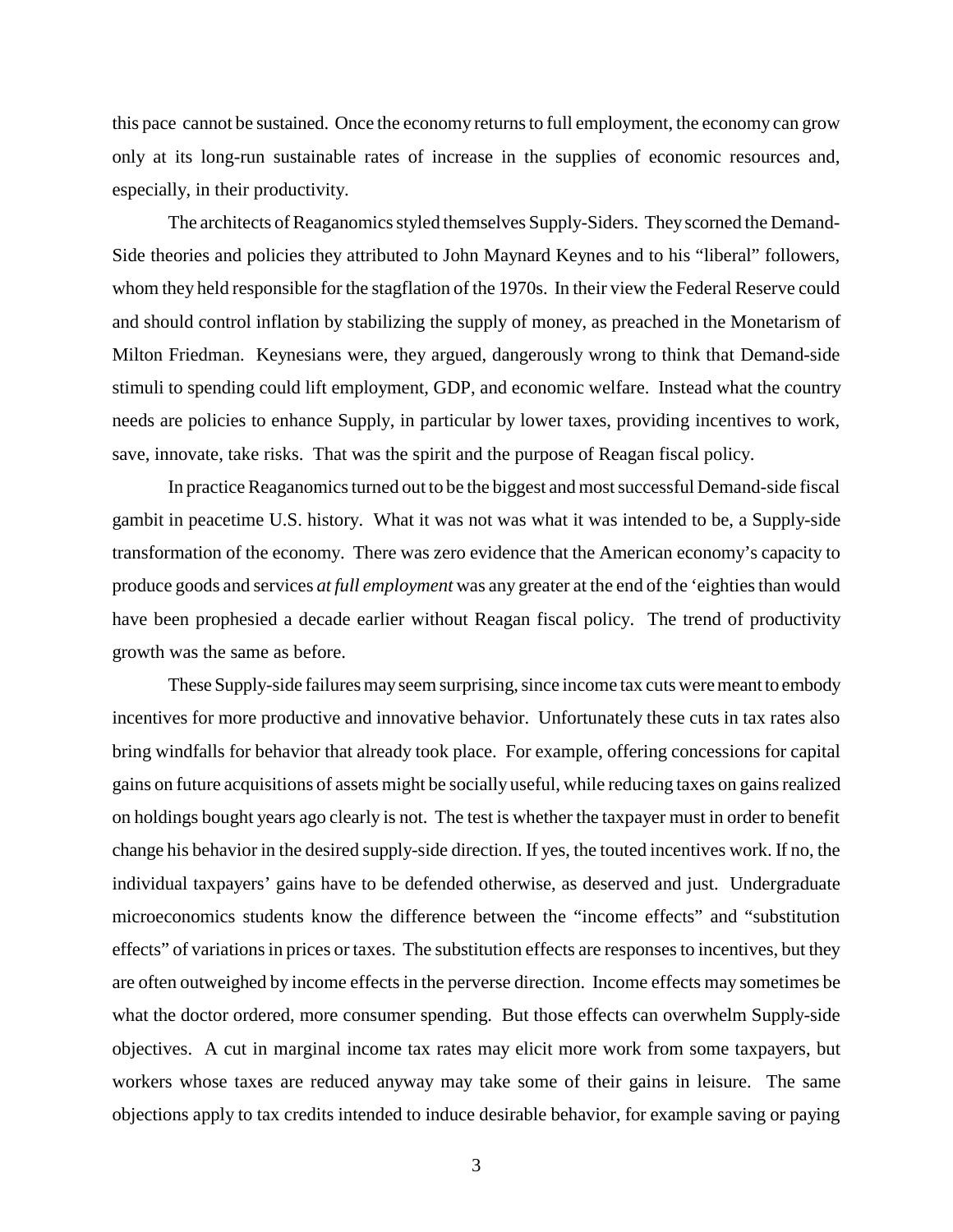school and college tuitions. These devices have long been favorites of politicians in both parties. The trouble is that they are often windfalls for persons who would behave in the desired way without any subsidies, who are already saving or paying tuitions. The government loses revenue or other taxpayers pay more or other programs are curtailed. Yet the intended objectives are not achieved. Individual Retirement Accounts (IRAs) are a flagrant example. The investing taxpayer acquires taxfree accounts, not by saving more, the raison d'etre of the program, but just by cashing in other assets or borrowing. Despite repeated giveaways subsidies of this kind, the United States remains a very low-saving country.

### **The Macro Policy Mix: Did Greenspan Make Fiscal Policy Obsolete?**

Prosperity per worker was greater in 1989 than in 1981 not because of a Supply-side revolution but because of Demand-side stimulus. That is, consumers and businesses and governments were spending more and putting to work previously idle workers and plants. The Reagan fiscal policy certainly helped bring about those happy results. Was it necessary?

Not according to modern mainstream macroeconomics, which would say that Federal Reserve monetary policy could have done the job on its own. Indeed Fed Chairman Paul Volcker, who after all was the author of the 1978–82 recessions, decided in 1982 that he had won the war against inflation and pressed the lower-interest button for recovery. Both fiscal and monetary policies are Demand-side instruments (not to say that they might not also have Supply-side effects). The two instruments are in various possible degrees alternatives to one another in federal government policy to control aggregate Demand. Choosing the mix of the two instruments is a most important policy decision for President, Congress, and Federal Reserve. Different mixes can have equivalent effects on spending and Demand and thus on business-cycle developments, and yet differ significantly in other important respects.

In the 1980s President Reagan and Congress ran an easy fiscal policy and forced Volcker's Fed to keep the recovery from overheating by following a tighter, higher-interest monetary policy than usual in previous business-cycle recoveries. Contrast the Clinton-Greenspan policy mix of 1993–2000, tight budget and easy money. The Reagan–Volcker policy mix tilts the composition of national output to consumption by citizens favored by tax concessions and to national defense and other increased government programs, away from business and public investments deterred by high interest rates and scarce loan finance. The 1990s economy with the Clinton-Greenspan policy mix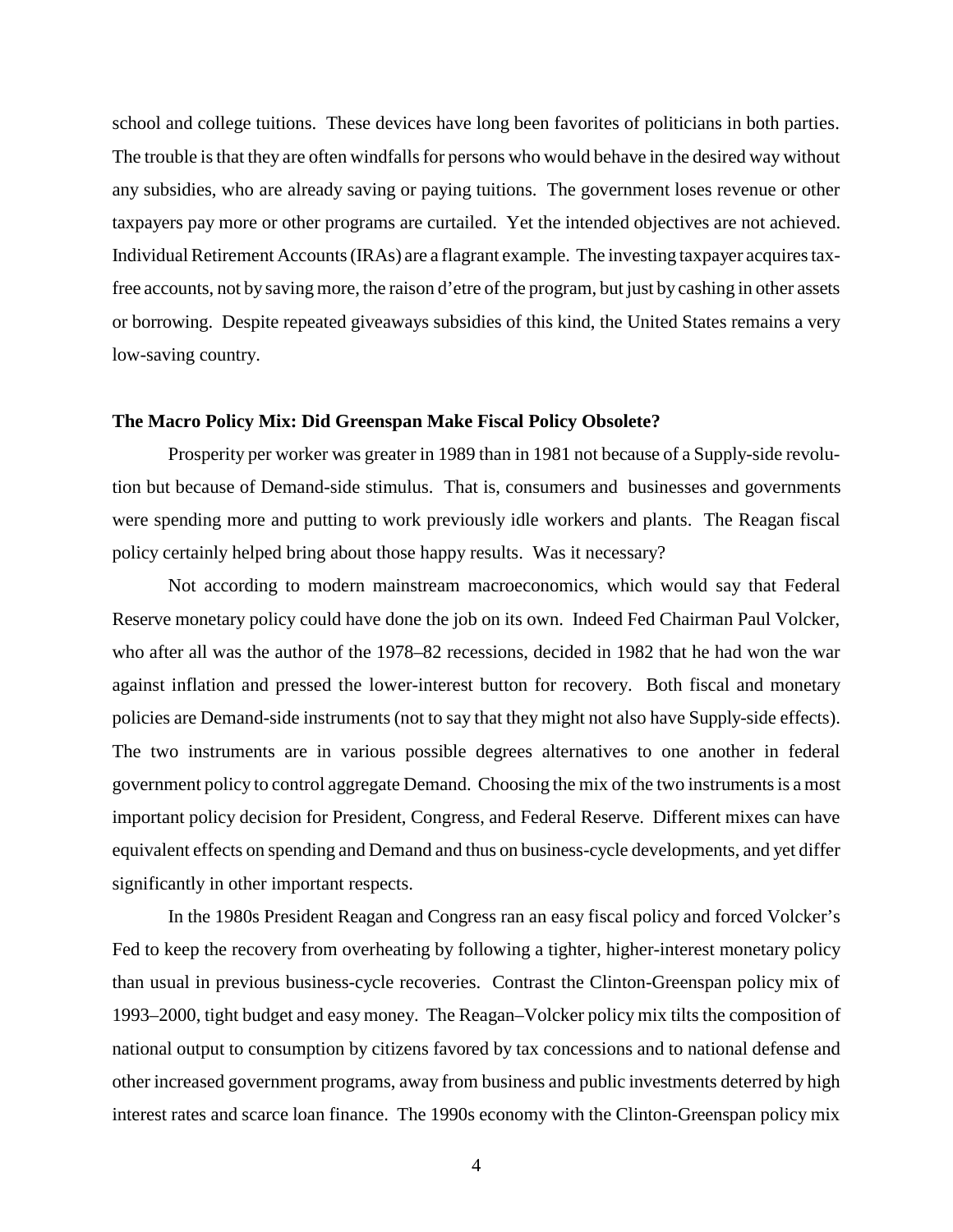was, in most reckonings, much the happier time.

Sometimes a low-interest monetary policy is infeasible. The burden of Demand-side measures to achieve or maintain full employment then falls on fiscal measures, and among those often on tax relief. In the early 1960s the Federal Reserve and the Treasury felt that defense of the gold standard value of the dollar forced them to keep U.S. interest rates competitive with those in Europe and Japan, compelling greater reliance on tax cuts in the mix of policies for domestic prosperity than would otherwise have been desired. In the U.S. in the Great Depression of the 1930s and in Japan in the 1990s monetary policy became virtually impossible because interest rates were as low as they could go, zero on safe short-term paper. This predicament was known to economists as Keynes's "liquidity trap," from which fiscal stimulus was the only way out.

Governments and legislators often feel that their central banks are keeping interest rates too high, monetary policy too tight. In 1991–92 President George H.W. Bush thought that Alan Greenspan's Fed was unduly cautious in stimulating recovery from recession. The Bush camp blamed the sluggish economy for its defeat in the 1992 election. At the same time, fiscal initiative was limited because the Democrats, controlling the Congress, were tired of Reaganomic budget deficits and indeed forced President Bush *pere* to sign a budget containing a small tax increase. This episode is probably one reason that President Bush *fils* is stressing fiscal policy to pep up his "sputtering" economy in 2001. Maybe it is also one reason why Alan Greenspan has spoken favorably of George W. Bush's proposed tax cut.

In 1992-93 a number of economists of both political persuasions agreed, both before and after the 1992 election, that the economy needed temporary fiscal stimulus. Two former Kennedy advisers, Professors Solow and Tobin, argued this case at a transition economic policy discussion with President-elect Clinton at Little Rock. But on the insistent advice of his new Treasury Secretary, Robert Rubin, President Clinton and his Democratic Congress rejected this proposal in favor of immediate tight fiscal discipline. Greenspan and his Fed then followed a monetary policy easy enough to offset the negative Demand-side effects of the tight budget. Sometimes Clinton, Gore, and Rubin seemed to attribute the great prosperity and growth of the 'nineties entirely to their fiscal policy. But Greenspan was their indispensable ally. The tight-budget-easy-money mix was the key. The danger now in 2001 is that the new Republican president will return government and economy to the bad old policy mix of Reaganomics.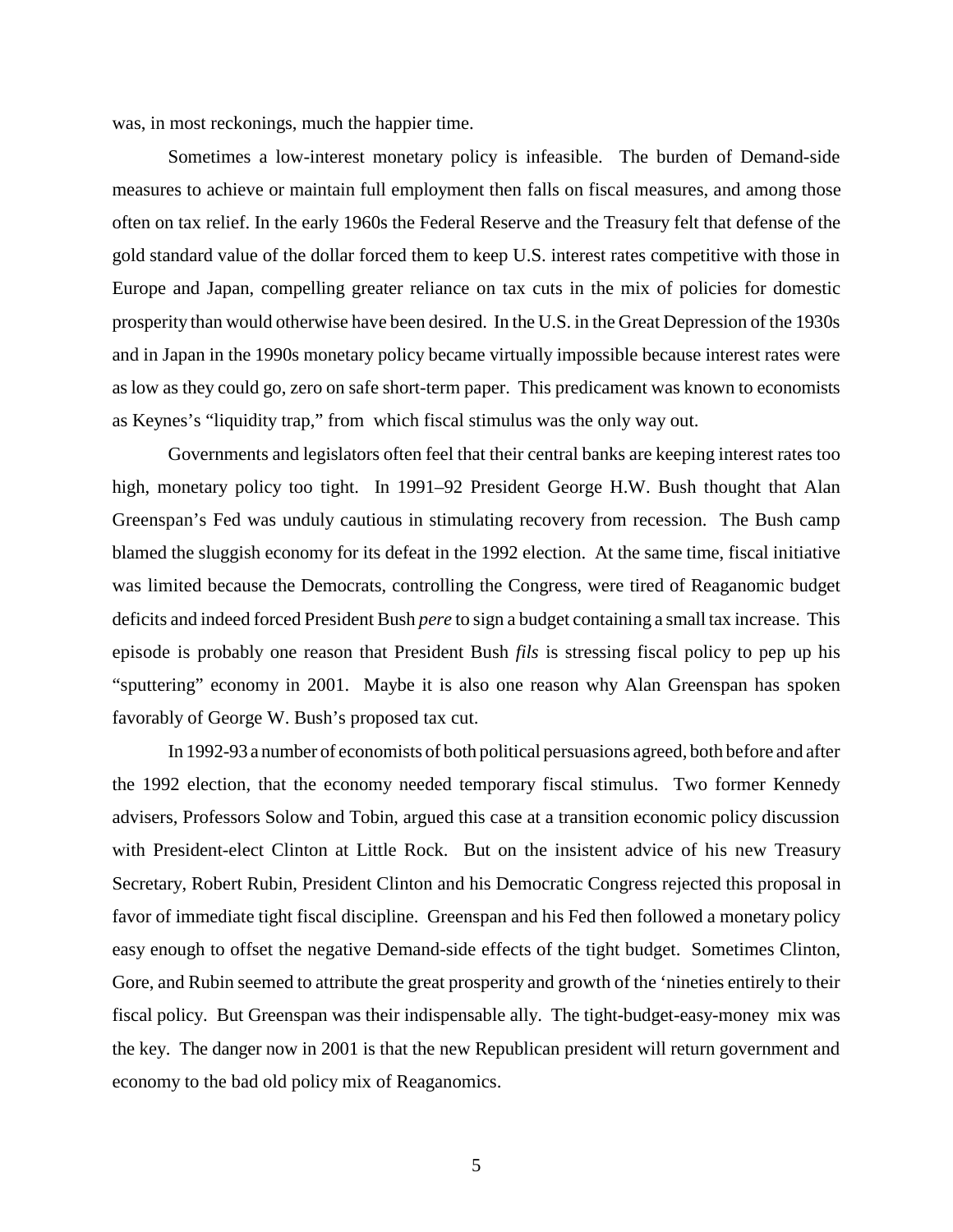#### **Sixty Billion Stimulus Now And/or Two Trillion over a Decade?**

When George W. Bush made a repeat of Reagan's income tax cut the central economic and fiscal issue of his campaign for president, he was not taken very seriously. The general public was not much interested. The economy was doing splendidly without it. Social Security and Medicare seemed higher priority uses of prospective budget surpluses. Even among Republicans only rightwing Supply-Siders chronically inimical to government seemed enthusiastic for big tax reductions.

Mr. Bush, it turned out, meant every word of it and every number too. He was prepared to use any argument and any stratagem to get his proposal passed. The slowdown in the economy in 2001 provided, he thought, a great opportunity. He could now claim that his tax cut is needed to prevent or limit a recession. At the beginning of the year mainstream macro economists poohpoohed this idea as outdated vulgar Keynesianism — hasn't Alan Greenspan taught us all that monetary policy, a much more efficient and flexible instrument, without such lasting costs and risks, can do the job? But bad news from stock markets convinced economists, business leaders, financiers, labor leaders, and Congressional Democrats that some fiscal stimulus is essential to save the economy. Greenspan, Volcker, and Rubin, heroes of fiscal discipline and monetary policy in the 1990s now endorsed some fiscal initiative.

The bad news for the President is the increasing realization that his ten-year back-loaded income tax cut is not the answer to the immediate ills of the economy. Its demand-side stimulus, even if made to take effect as of the beginning of 2001, is too long delayed and goes to the wrong people. What is needed is a one-shot dose of cash, directed to consumers most likely to spend it. The Ford Administration put \$8 billion out in April–June 1975, a 10% rebate of 1974 income tax up to \$200 per household. This was small but successful as far as it went. The design could be improved. Cash should be directed to consumers most likely to spend it promptly, the poor and the cash-poor, those whose spending is constrained by illiquidity. Many Americans who need help and would surely spend are not on income tax rolls. The whole population should be covered, not just income taxpayers.

A fiscal lifesaver of this kind would receive wide bipartisan support while leaving the permanent shape of the income tax up for more deliberate decision. The president likes the "jumpstart" metaphor, which ill fits his own proposal but possibly describes Senator Domenici's \$60 billion injection of disposable income this year, like the economists' 1992–93 proposal that didn't happen.

6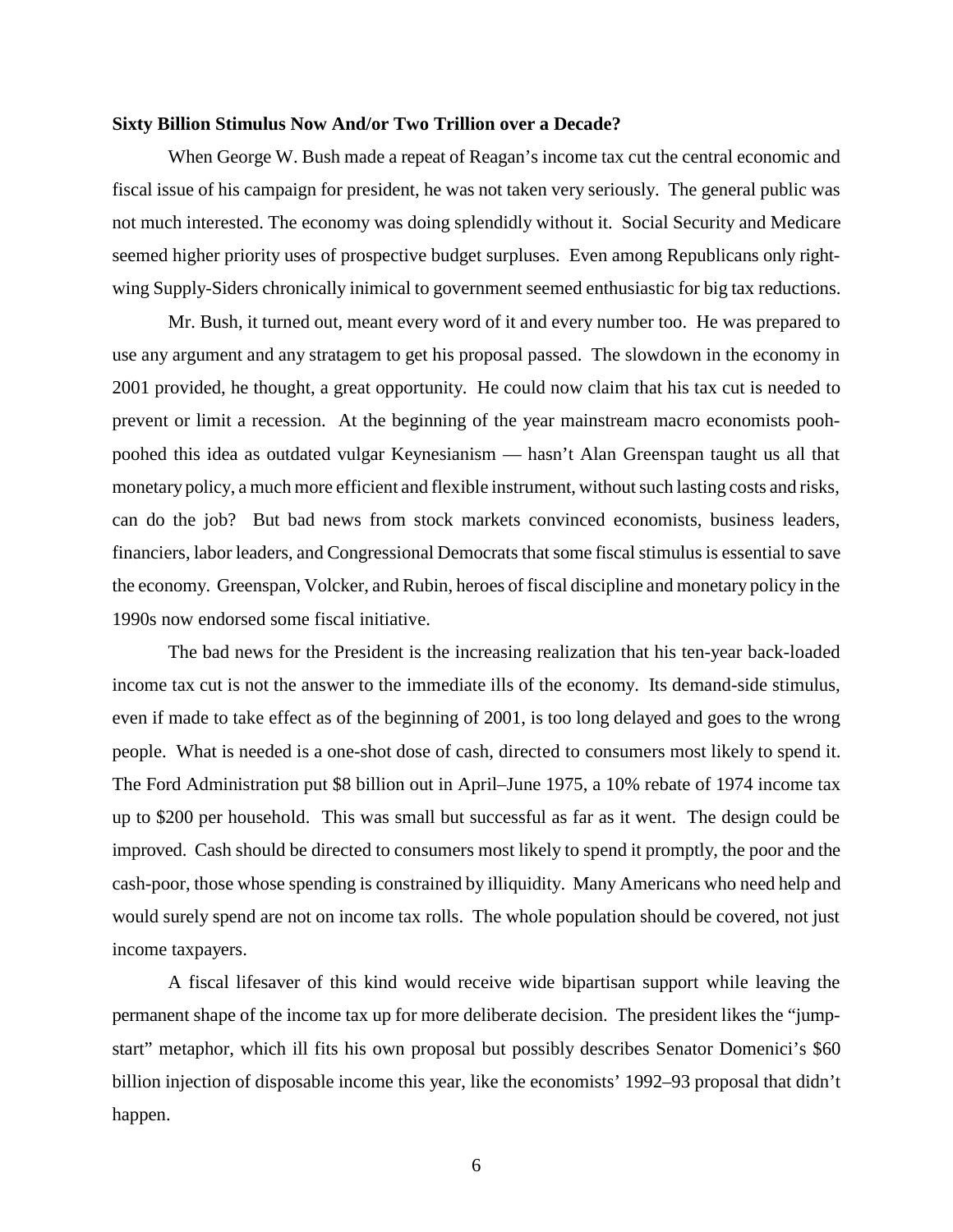Perhaps the time has also come to revive consideration of a Kennedy–Johnson proposal from the 1960s. This is to enact legislation putting on the shelf a plan for temporarily cutting or rebating taxes or otherwise distributing spendable cash. The President might be empowered to put it into effect on a finding of economic need, or just to recommend it for expedited consideration by Congress. The point is to avoid the delay for debate and detail that can make fiscal policy a cumbersome instrument of business cycle stabilization.

### **Of the People, by the People, for the People!**

Like Reagan fiscal policy, that of the new Republican administration seems more a political and ideological attack on government than an economic reform. The overriding objective is once again to shrink radically the share and role of government — especially federal government — in the economic and social life of the nation. President Reagan described tax revenues as the "children's allowances" of Congress. Reduce taxes, and Congress will have to spend less. In the period 1981–1993 this strategy utterly failed. Democrats controlled the Congress. They fought a stalemate with the Executive over whose programs would absorb the losses of revenues. Some tax cuts were reversed or offset, but mainly budgets moved heavily into deficit, the largest increases in federal debt (in dollars and relative to the economy) in peacetime history. At the same time, many meritorious public investments and social programs were crowded out by military buildups and tax cuts.

 President George W. Bush has resumed the crusade against government. "The federal surplus is not the government's money. It's the people's money and should be returned to the people. If it lies on the table, Congress will spend it." Bush makes it sound as if we were ruled by an alien tyrant or a divinely ordained monarch. Is it not the people's government, of the people, by the people, for the people? It's American people who pay the taxes. It's American people who receive outlays in cash or kind and who benefit from public services. The federal debt is the people's debt, most of it owed by the people to the people. We the people also have solemn but unfunded obligations to future dependents on Social Security and Medicare. Two years ago both political parties solemnly put the Social Security Trust Fund in a "lock box" Clinton and Gore went farther, proposing to beef up the Social Security Trust Fund with part of the surplus elsewhere in the budget. President Bush is emptying the lock box, counting it and the Medicare fund in his general contingency reserve. Moreover, he himself has recognized a host of other national priorities education, science and technology, environmental protection, health insurance, prescriptions, energy,